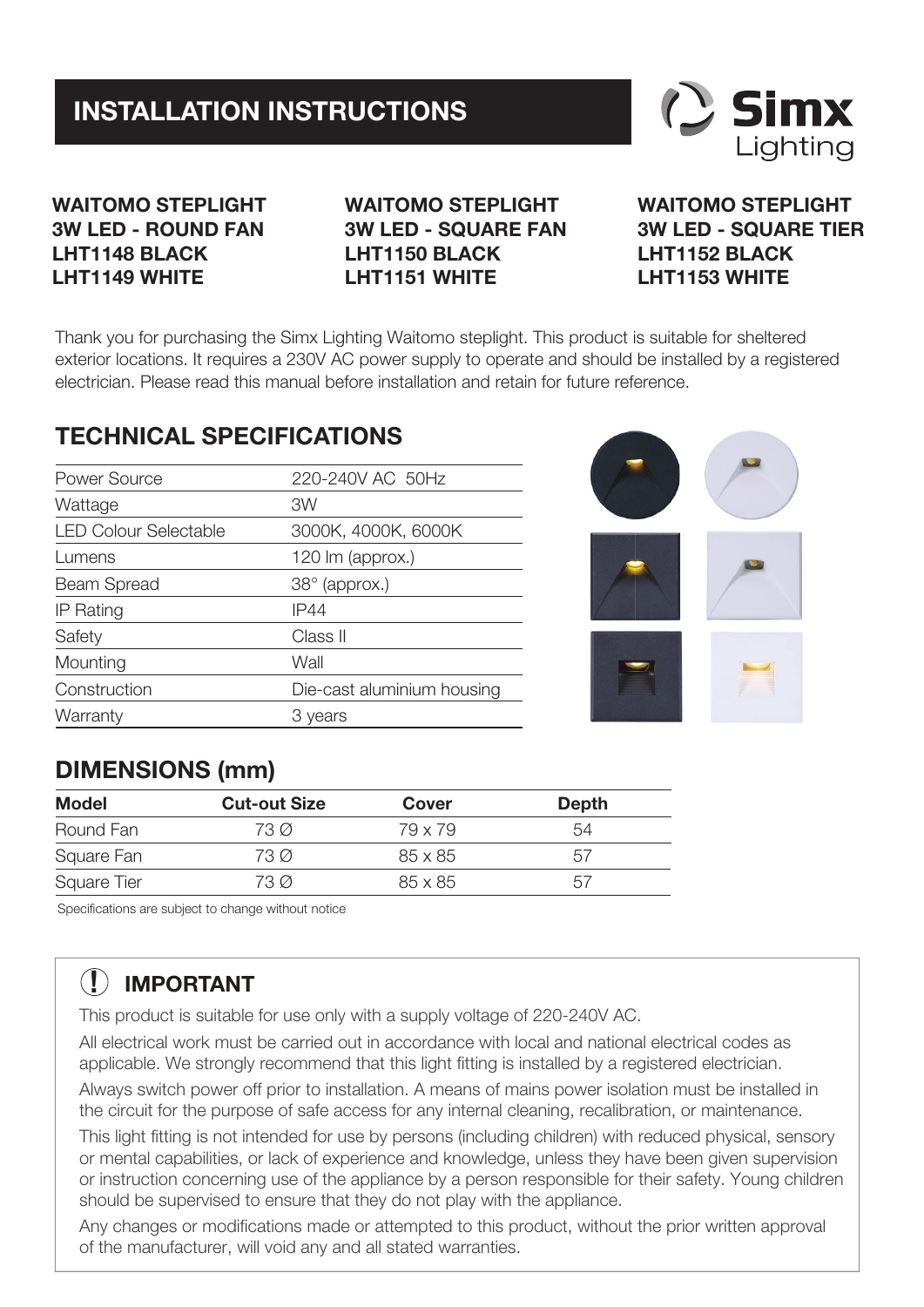### **BEFORE YOU START**

#### **Please read all the instructions prior to installation.**

The Waitomo steplight should be wired to its own light switch. Do not interconnect with other lamp types on the same switch.

To achieve best results, please consider the following points:

- This light fitting is rated to IP44 making it suitable for sheltered exterior locations. Please ensure the desired location does not exceed this rating.
- The recommended mounting height is between 400-600mm above ground level.

### **INSTALLATION**

#### **We strongly recommend this light fitting is installed by a registered electrician**

- Switch off the power supply before commencing any electrical work.
- Select desired mounting location and drill a 73mm diameter hole into the wall. Care should be taken to avoid drilling or screwing into concealed electrical wiring/plumbing.
- For solid wall installations, fit the supplied flush box, with the mounting screw holes horizontal to line up the light base.
- For hollow wall installations, start by installing the supplied bracket as follows:
	- Remove the two screws on each side of the light,
	- Align the fixture brackets, and
	- Screw back into place

Next, install the supplied spring as follows:

- Fit the end with the hook to one end of the fixture bracket. Hook should be inside the fixture bracket (between bracket and fixture housing), pointing downwards, to create a resistive force.
- Fit the other end of the coiled spring into other end of the fixture bracket.
- Sleeve the remaining long end inside the coiled spring and the spring should now only lift under tension.



- Connect the power supply through the flush box to the external cabling of the light base. Incorrect polarity may cause catastrophic failure of the driver or LED.
- This is a good time to select the desired colour temperature of the LEDs, using the selector switch on the rear of the light base. Clip the front cover in place before doing this.
- Once the colour temperature is selected, remove front cover temporarily and, use the light base as a template to locate, mark, and drill the four mounting screw locations.
- Screw the light base to the flush box, then screw the front of the light base to the wall
- Clip the front cover on to the base unit, ensuring it sits flush and firm to the base. This maintains the moisture rating at the front when fitted correctly.
- Reconnect power supply and test.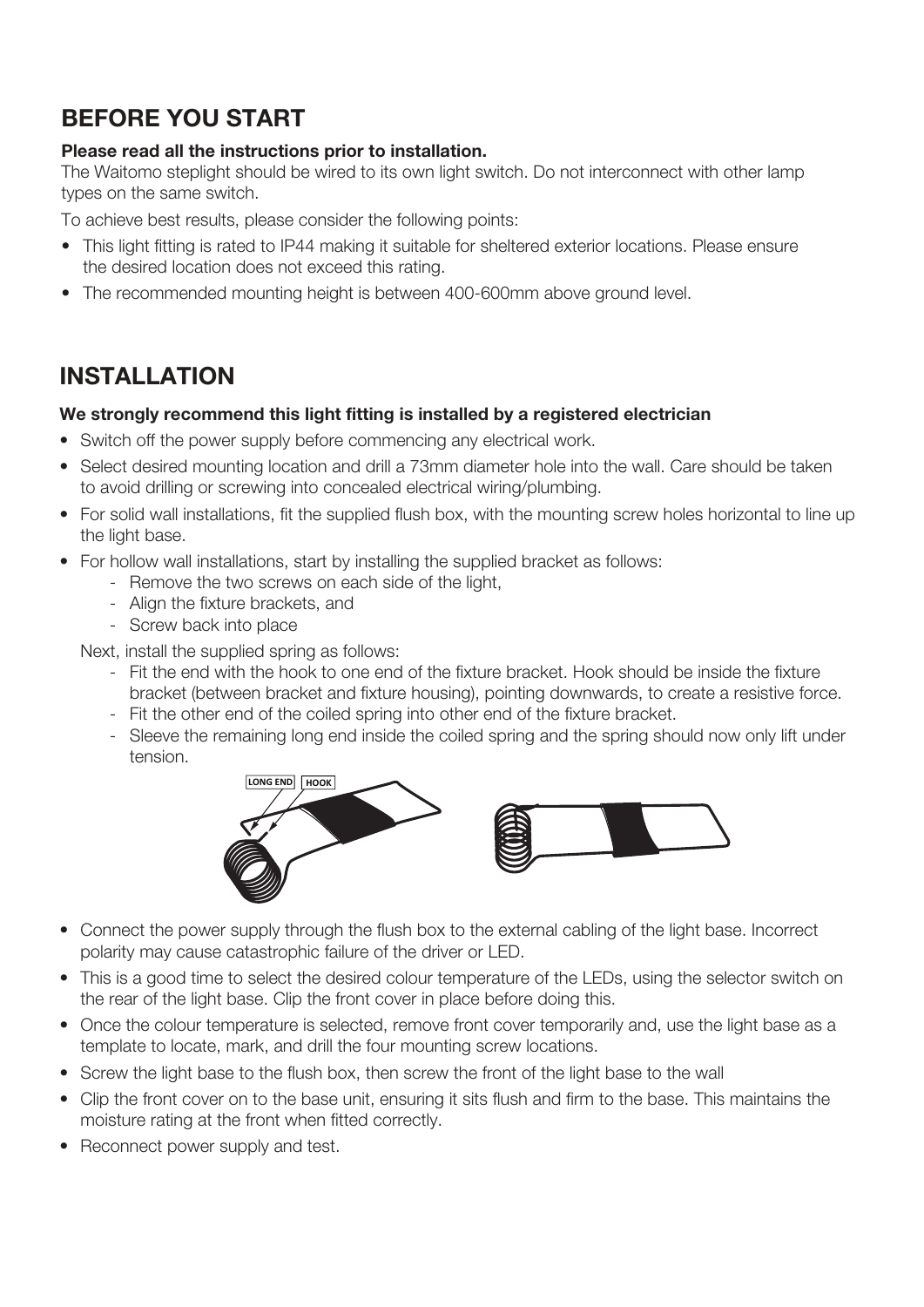**Fig. 1**















**Selecting lamp colour with power supply connected may cause irreparable damage. Always disconnect at mains before making any colour selection.**